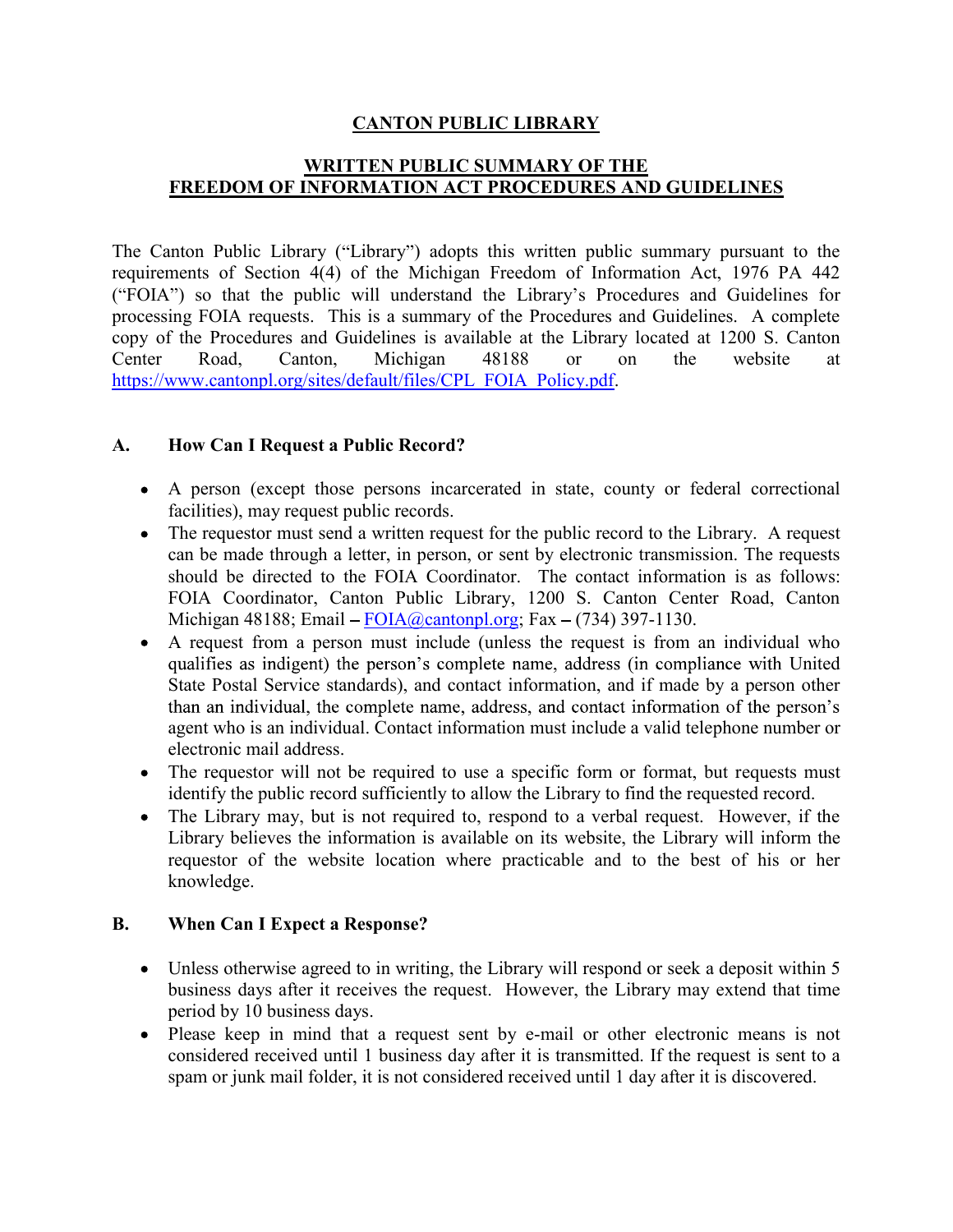# C. How Can I Understand the Response?

- If the Library grants a written request in full, the requestor will receive a notice indicating that it has been granted.
- However, if the request is denied or denied in part, the Library shall provide any or all the following information, depending upon the reason for the denial:
	- $\circ$  An explanation of the basis that the public record, or portion of that public record, is exempt from disclosure, including a description of the information that is separated or deleted.
	- o A certificate that the public record does not exist under the name given by the requestor or by another name reasonably known to the Library.
	- $\circ$  A full explanation of the requesting person's right to (1) submit to the Library Board a written appeal; or (2) seek judicial review of the denial under Section 10 of the FOIA. (See below for more details).
	- o Notice of the right to receive attorneys fees and damages if a court determines that the Library has not complied and orders disclosure of all or a portion of a public record.
- If a request is granted in part or granted in full, the Library will require payment before providing documents.

# D. What if I Request Documents Available on the Website?

- If documents are available on the website, to the degree practicable, the response will include a specific webpage address where the requested information is available.
- The Library will inform the requestor of the additional charge to receive copies of the public records that are available on its website.

# E. What Fees Will the Library Charge?

- The FOIA Coordinator will provide a detailed itemization of costs.
- For labor costs, the fee shall not exceed the sum of the following components:
	- o Hourly Wage. The Library will not charge more than the hourly wage of its lowest-paid employee capable of searching for, locating, and examining the public records; separating and deleting exempt information from non-exempt information; and for duplication and publication regardless of whether that person is available or who actually performs the labor, except if the Library does not employ a person capable of separating and deleting exempt information from nonexempt information, it may treat necessary contracted labor costs for that purpose in the same manner as employee labor costs but may not exceed 6 times the State minimum hourly wage.
	- $\circ$  Time Increments: The fee will be charged in fifteen (15) minute increments, with all partial time rounded down, except the labor fee for duplication and publication, which shall be charged in one (1) minute increments.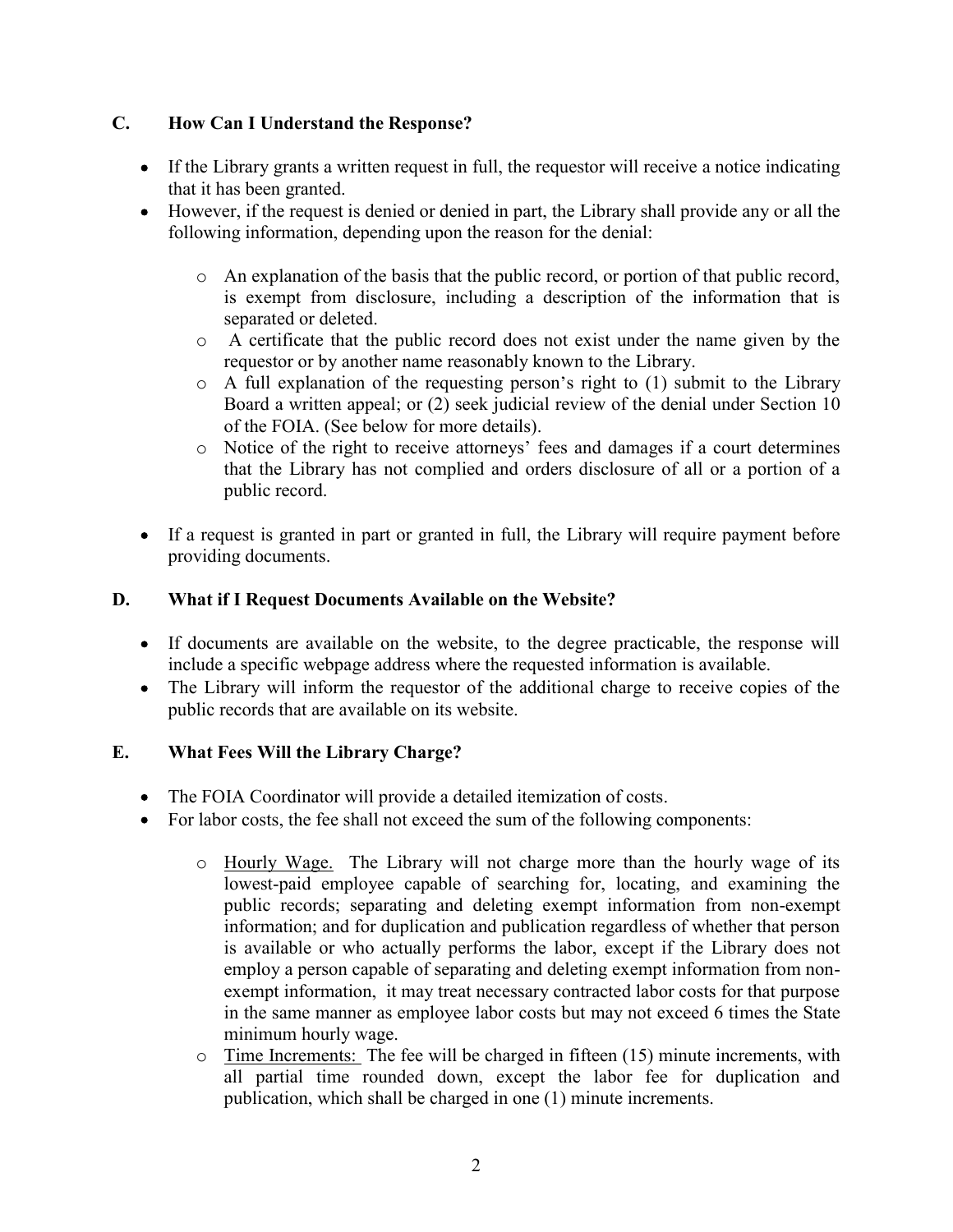- o Determination of Unreasonably High Labor Costs. The fee for searching for, locating and examining public records and separating exempt information from non-exempt information (including redacting) will not be charged, unless failure to charge a fee would result in unreasonably high costs to the Library because of the nature of the request in the particular instance, and the Library specifically identifies the nature of these unreasonably high costs.
- o Overtime. Overtime wages shall not be included unless agreed to by the requestor.
- o Description of Charge. The detailed itemization will include both the hourly wage and the number of hours charged.
- o Fringe Benefit Costs. The Library may also add up to 50% to the applicable labor charge amount (but may not exceed actual costs) to cover or partially cover the cost of fringe benefits if it clearly notes the percentage multiplier used to account for benefits, unless a requestor wants records that are available on the website. In which case, the fringe benefit multiplier can be greater than the 50% limitation.
- For public records provided to the requestor on nonpaper physical media (discs, flash drives, e-mails), the Library may charge the actual and most reasonably economical cost of the media.
- For paper copies, the Library may charge the actual total incremental cost of necessary duplication or publication not to exceed \$.10 per page (single or double sided) for  $8\frac{1}{2}$  by 11 inch paper or 8½ by 14 inch paper. The Library will charge the actual cost of copies made on paper of a different size. The Library will use double-sided printing, if cost saving and available.
- The Library may charge the actual cost of mailing and the least expensive form of postal delivery confirmation.

# F. Will a Deposit be Required? When do I have to Pay the Deposit?

- The Library may require a good-faith deposit of  $\frac{1}{2}$  of the estimated fee if the entire fee estimate or charge authorized under the FOIA exceeds \$50.00, based on a good-faith calculation of the total estimated fee.
- The Library will also provide a best efforts, nonbinding estimate of the time frame it will take the Library to provide the public records to the requestor.
- If the Library has granted a prior request but has not been paid in full, the Library may require a deposit of up to 100% of the estimated fee if all of the following apply:
	- o The final fee for the prior written request was not more than 105% of the estimated fee.
	- o The public records made available contained the information being sought in the prior written request and are still in the Library's possession.
	- o The public records were made available to the individual, subject to payment, within the time frame estimate described Section 4(7) of the FOIA.
	- o Ninety days have passed since the Library notified the individual in writing that the public records were available for pick up or mailing.
	- o The individual is unable to show proof of prior payment to the Library.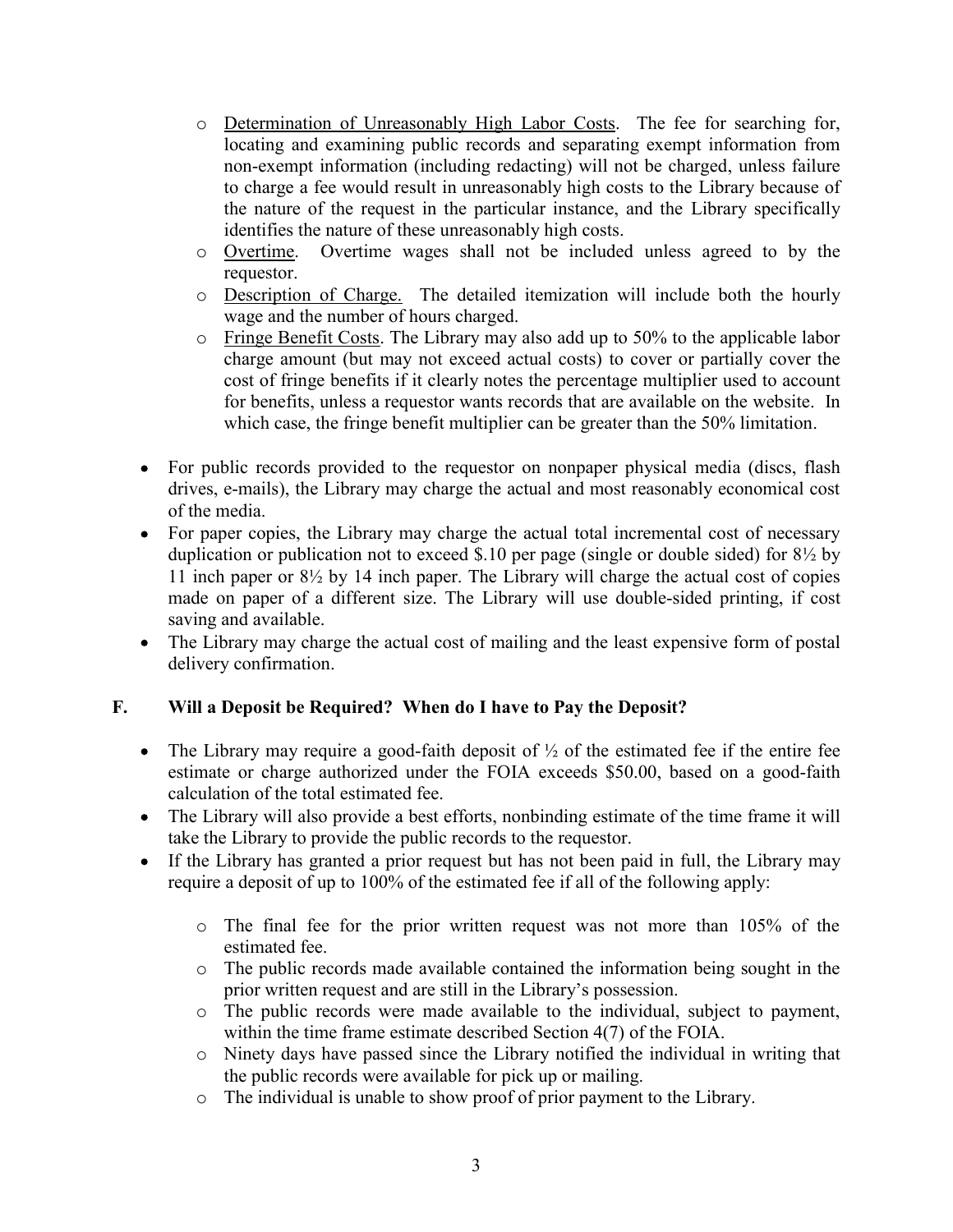o The Library calculates a Detailed Itemization that is the basis for the current written request's increased estimated fee deposit.

The Library shall no longer require an increased estimated fee deposit if **any** of the following apply:

- $\circ$  The individual is able to show proof of prior payment in full to the Library;
- o The Library is subsequently paid in full for the applicable prior written request; or
- o Three hundred sixty-five days have passed since the individual made the written request for which full payment was not remitted to the Library.
- If a deposit is not received within 45 days from receipt of the deposit notice letter (it is considered received 3 days after it is sent), and no appeal of the deposit amount is filed, the request is abandoned. The notice of a deposit will include the date by which the deposit must be received (48 days after notice is sent).

# G. Am I Entitled to a Wavier or Reduction of Fees?

- A reduction of the fee by \$20.00 is available to certain individuals who submit an affidavit stating they are indigent and receiving public assistance, or if not receiving public assistance, stating facts showing in ability to pay because of indigency. For this reduction to apply, the individual may not have received discounted fees twice during that calendar year and the person may not be requesting on behalf of parties who are paying to make the request.
- A reduction of the fee by \$20.00 is also available to certain non-profit organizations formally carrying out activities under subtitle C of the developmental disabilities assistance and bill of rights act of 2000, and the protection and advocacy for individuals with mental illness act, provided that the request is made on behalf of the organization or its clients, is made for a reason consistent with the laws under Section 931 of the mental health code and is accompanied by documentation of its designation by the state.
- The FOIA Coordinator may reduce or waive the imposition of fees if the FOIA  $\bullet$ Coordinator determines that a waiver or reduction of the fee is in the public interest because searching for or furnishing copies of the public record can be considered as primarily benefiting the general public.
- If the Library does not respond to a written request in a timely manner as required by the FOIA, the Library shall reduce the charges for labor costs by 5% for each day the Library exceeds the time permitted, with a maximum 50% reduction, if the late response was willful and intentional or the written request included specific language as set forth more fully in the Procedures and Guidelines.

## H. How Can I Appeal a Decision to Deny All or Part of My Request?

If a requestor desires to appeal all or part of a decision to deny a request, the requestor must submit to the Canton Public Library Board ("Library Board") a written appeal that specifically states the word "appeal" and identifies the reason or reasons for reversal of the denial.